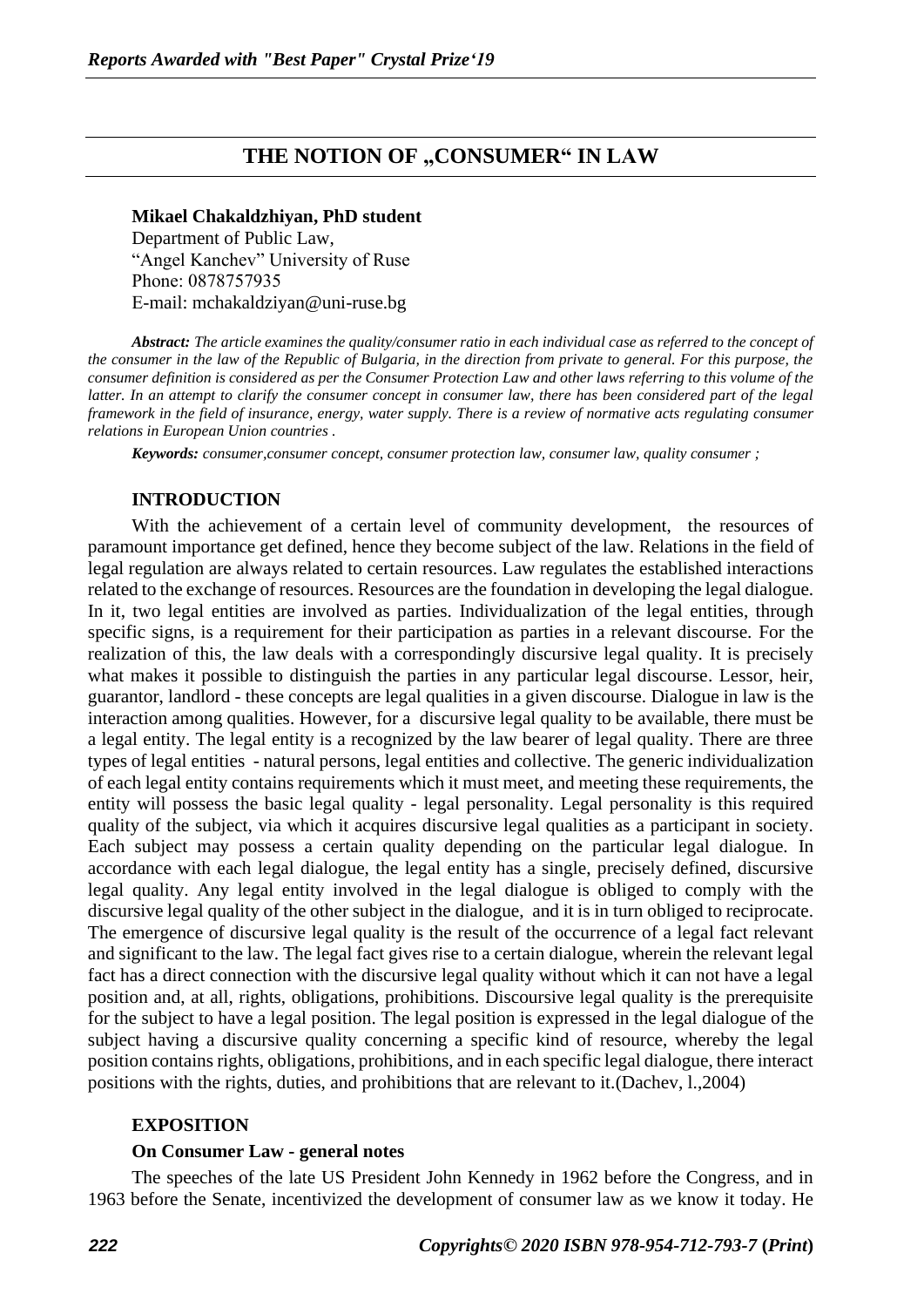expresses his view of the fact that consumers are the largest economic group while having the least real opportunity to be heard and protected (Sukareva, 2015).

57 years after Kennedy's first speech there are a number of regulatory acts, state bodies, international organizations, and consumer protection policies.

Consumer law results from the need for guarantees of fairness, equality and protection of consumers in the process of meeting their needs. It regulates legal relationships arising from the acquisition of goods and the use of services by consumers. Moreover, it regulates the activity of the supply of goods and services itself, before a particular entity acquires them thus becoming a carrier of the quality of the consumer. In order to protect consumers, the provisions of consumer protection legislation provide legal status to entities that directly or indirectly contribute to the production, supply or sale of consumer goods or services to the consumers, by prescribing the relevant rules (obligations, prohibitions) to carry out the corresponding activity, rules that incentivize the health protection and economic interests of consumers. Depending on the matter regulating the law concerned, our familiar subjects may have the quality of a supplier, trader, creditor, credit intermediary, insurer, and others.

The emergence and continued development of consumer law is the result of the factual imbalance, concerning the equality of the parties in the relations between consumers and the subjects carrying out commercial, professional or economic activity. It is the latter that are the strongest side in terms of awareness, financial capabilities and other aspects. Its goals are to protect the weaker side defined as a consumer.

### **The quality of consumer as per the Consumer Protection Act and some other laws using it in the same volume.**

**a)** Under Paragraph 13 (1) of the Consumer Protection Act (Act Consumer Protection, 2019), a consumer is any natural person acquiring a good or using a service which are not intended to engage in commercial or professional activity; as well as a natural person, a party to a contract under the law under discussion, acquiring goods or services beyond the boundaries of his commercial or professional activity. Thus, we can conclude that, as per the CPA, the quality of consumer will be obtained by any natural person who has acquired goods or uses services for purposes other than his commercial or professional interests for the purpose of personal use or use in his household. The Consumer Protection Act gives rights to consumers, provides administrativejuristical protection for consumers and some of its norms are also applied in a number of other laws regulating consumer protection in a special way, depending on the matter they regulate.

**b)** For the purposes of the Consumer Credit Law, § 1, p.20 (Law on real estate longs for consumers, 2019) determines as a consumer any natural person concluding a credit agreement for immovable property, the reasons for which are other than the business, commercial or professional activity of the individual concerned. As regards individuated consumers, the law aims to ensure that consumers are duly informed about the receipt of real estate loans, to ensure the creditors and credit intermediaries' responsibility in the performance of their business, also to contribute for consumers' avoidance of excessive indebtedness.

**c)** Paragraph 1 (4) of the E-Commerce Act (E-Commerce Act 2019) uses a "consumer" in the same sense as in the CPA, in relation to them, the law regulates the obligations and responsibilities of service providers towards consumers.

Based on the established d consumer efinitions in the above-mentioned laws, as well as other consumer-related normative acts, we can identify three basic signs. The first of which concerns the subject, in the general case the consumer, a natural person who concludes a contract other than his professional activity with a legal or natural person acting in the course of their trade, professional or business activity. We can add to the first sign that as consumers will also be considered the consumers of goods and services acquired by another consumer. The second sign relates to the use of goods or services. Goods may be consumable or not consumed, used only for personal or household purposes of the consumer. The same applies to services, regardless of their nature. The quality of the service provider is of no consequence. The third sign is subjective, the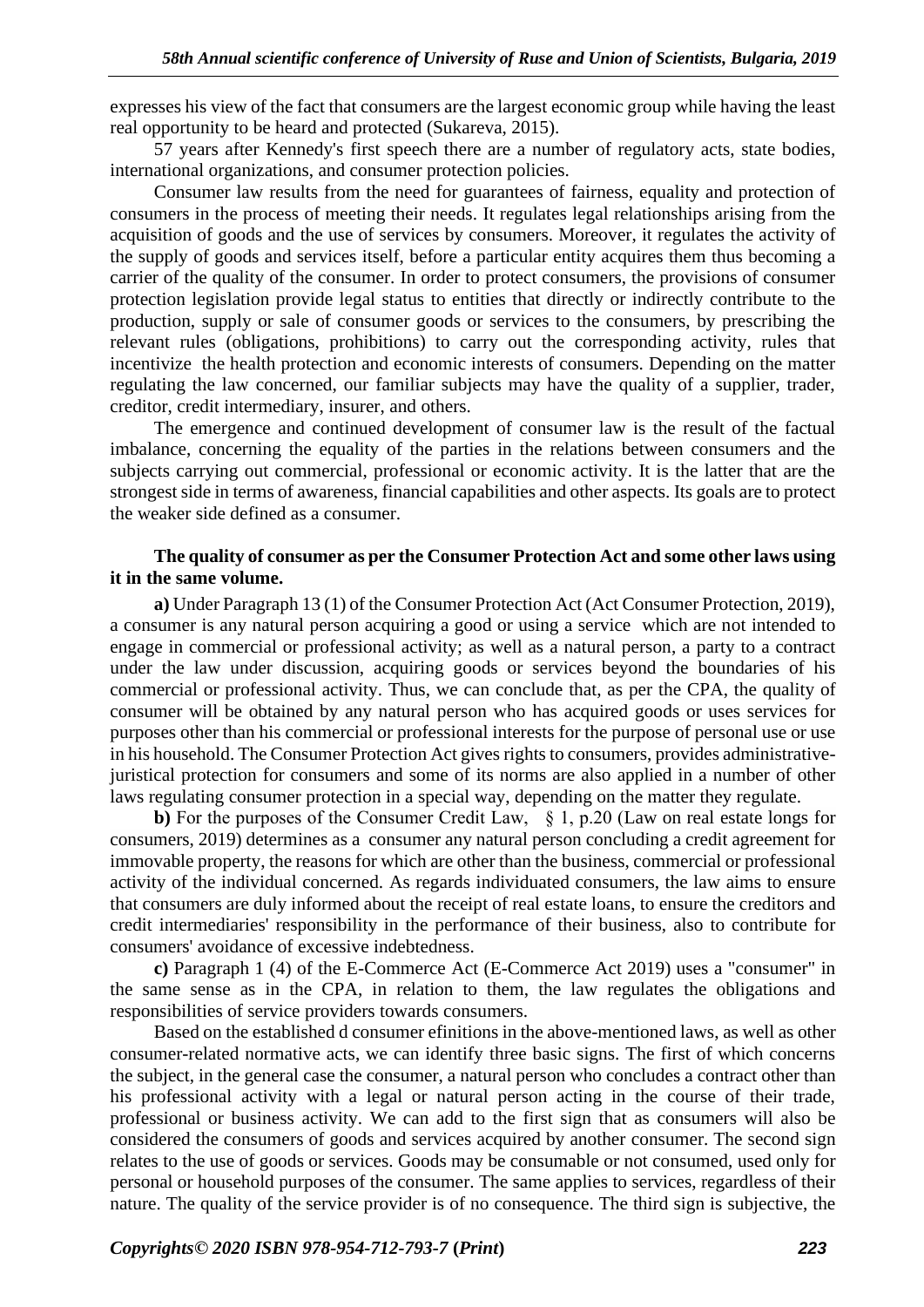reason for acquiring the goods or using the service must be the satisfying of personal or family needs. (Goleminov, Ch, 2010.)

Reasons for expanding the circle of consumers benefiting from consumer protection.

The question arises whether consumer protection will be owed to a person who has purchased a commodity, both for carrying out his trade, business or professional activities and for satisfying personal or family needs. For example, a trader purchases an electric lawn mower to

maintain a small lawn in his restaurant's summer garden, but mainly uses it to maintain his villa lawn. Given that the main need is for personal purposes, consumer protection should be provided in this case. Last but not least, the imbalance in the parties' equal treatment under one contract must be taken into account; even though the buyer, in the case of an electric saw, is a trader, his knowledge of the technical specifications of the product is sparse and on that basis it would also be appropriate for him to enjoy consumer protection. (Goleminov, Ch., 2010)

It can be concluded that the purpose motivating the subject to conclude the contract is to be taken into account -whether he will use the item for professional or personal purposes. It is about dual-purpose contracts and the ratio between the qualities of a consumer or a trader of the subject using the same good for both his personal and professional interests. Dual-purpose contracts are the subject of acts adopted by EU bodies, as well as of cases of the Court of Justice of the European Union. In one of the acts of secondary European legislation, we will look at a text for dual purpose contracts, namely Directive 2011/83 / EU (Directive 2011/83 / EU of the European Parliament and of the Council of 25.10.2011). There is no provision in its content clearly defining the commented contracts, but point 17 of the preamble states that a consumer is a natural person acting outside his professional activity. However, in the case of contracts intended to achieve objectives having a commercial and personal direction, if the commercial purpose is insignificant in the light of the context of the contract, the person who has concluded it will be a consumer.(Lazikova, J., Rumanovska, L., 2016).

#### **The manifestation of consumer signs in other areas**

For the purpose of this section of the report, we will look at the definitions of encompassing subjects benefiting from goods that are subject of regulation in some other laws.

**a)** Pursuant to Article 2 (1) of the Insurance Code (Insurance Code 2019), the purpose of the Insurance Code is to contribute to the protection of the interests of the consumers of the offered insurance services, as well as to provide an environment for the development of a stable, transparent and efficient insurance market. Article 2 of the same article states that consumers of insurance services within the meaning of the law are: the insurer, the insured, the third beneficiary, the third injured party, other persons for whom reasons have arisen to benefit from the insurance contract as well as a natural or legal person interested in the use of dissemination services of insurance products offered by an insurer or an insurance intermediary, in relation to its subject of activity, regardless of its being or not a consumer within the meaning of the CPA. We see that the scope of the subjects that can acquire the quality of consumers of the services offered, as well as the envisaged protection of their interests, is extremely voluminous, it is explicitly stated that in order to be recognized as the consumer the relevant entity does not have to be a consumer within the meaning of the CPA and, undoubtedly, the consumers of the insurance services may also be legal entities.

**b)** The Energy Act gives its definition of a consumer of energy services, §1, item 41b.б ) Item "b" states that they are final customers buying energy or natural gas as well as a consumer of a transmission and/or distribution network for its supply of energy or natural gas. In § 1, item 27 b. In § 1, item 27 b. "d" indicates that a final customer purchases electricity or natural gas for his own use, and  $\S$  1, item 41b. in its sub-items (a) and (b), provides that a networku consumer, respectively for the use of electricity or natural gas, may be both a natural person and a legal entity. ( Energy Act, 2019).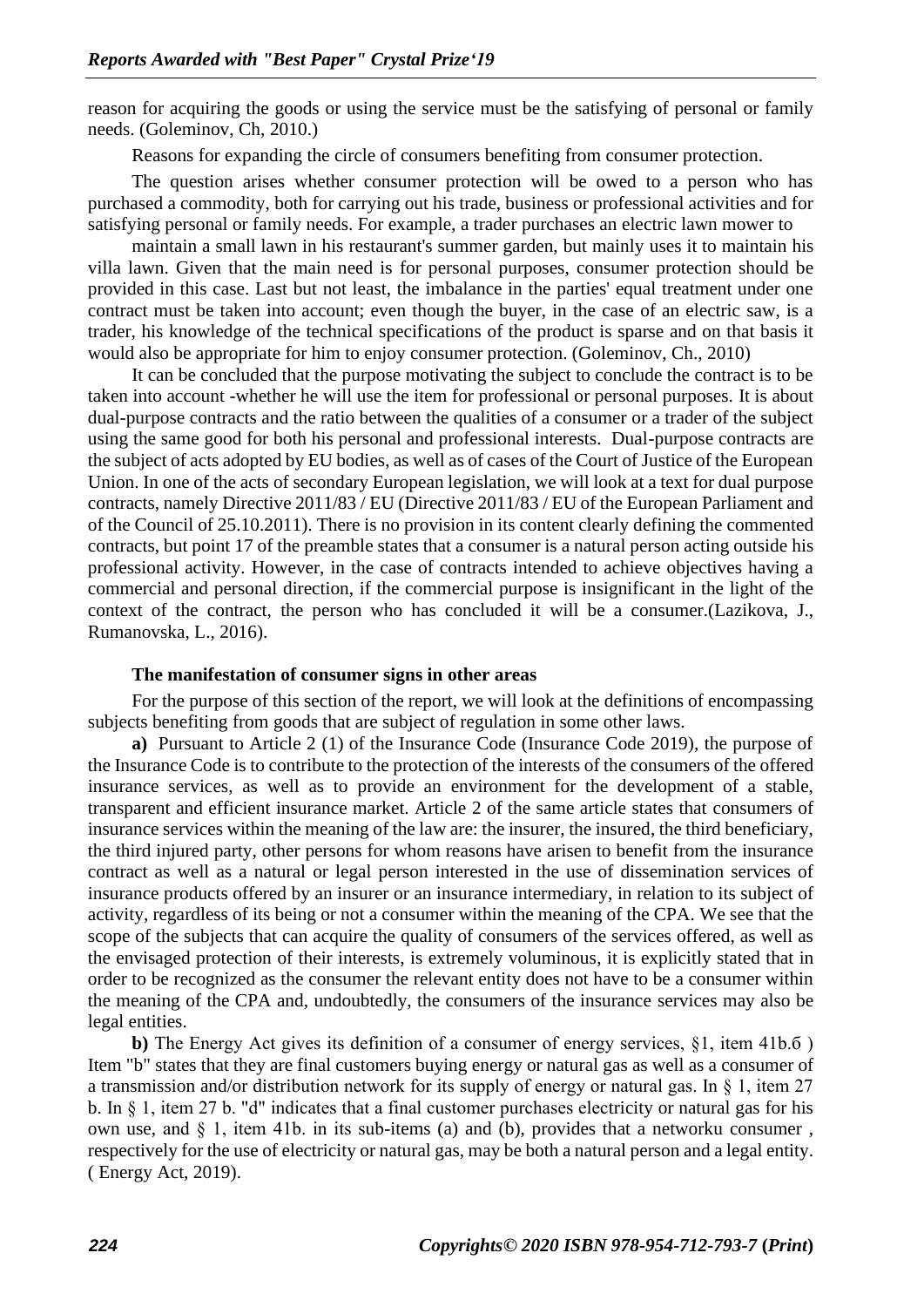From what has been said, it follows that both natural and legal persons may have the quality of a consumer in view of § 1, point 41b. "b" of the EA and it includes a wide range of subjects compared to the definition of consumer in § 13, point 1 of the CPА.

Individual subjects that have the quality of consumers under the Energy Act may benefit from the provisions of other statutory instruments regulating consumer rights. Consider the provision of Art. 113 CPC, enabling consumers to file their claims from their current or possibly permanent address, as it derogates from the general local jurisdiction provided for in Art. 108 Civil Procedure Code (Civil Procedure Code 2018). These opportunities for EA consumers have been repeatedly subject to case law. An example of this is Order No. 478 of September 27, 2018, on an appellate private trade case №252 / 2018 on the inventory of the Dobrich District Court, the proceedings were initiated on a private complaint by a power distribution company against a decision of the court of first instance, whereby the company's objections to the local lack of jurisdiction of the case were disregarded. In the appeal, the company disputes the conclusion of the court of first instance that Article 113 of the CCP is applicable since the plaintiff in the first instance is a legal person and the application of Art. 113 of the CPC is only with regard to the consumers within the meaning of §13, item 1 of the CPA. The court dismissed the appeal, accepting that in § 1, item 41 b. "b" EA, the legal entities are consumers and the law is specific to the activity exercised by the electricity distribution company. The Court has held that the scope of the provision of Art. 113 of the CPC is not limited to the type of consumer. The definition also refers to the practice of the SCC/The Supreme Court of Cassation/ on the issue under discussion in this sense. (Order No. 478 of September 27, 2018, on an appellate private trade case №252 / 2018 on the inventory of the Dobrich District Court). In the same sense, it is also Decree No. 65 of 23.01.2019 on the appellative tr. case No 49/2019 on the inventory of the Dobrich District Court. The proceedings are at the private appeal of an electricity distribution company against a ruling of the first instance court. The arguments are based on the fact that a legal entity should not benefit from the rule of art. 113 of the CPC, given that a legal person can not be considered a consumer within the meaning of § 13, item 1 of the CPA. Here, too, the court upheld the order under appeal by holding that a legal person having the quality of a consumer under Paragraph 1 (b) "b", may use the electable local jurisdiction under Art. 113 CPC, bringing an action against an electricity distribution company, which is a monopoly in the territory of the respective region. (Order No. 478 dated 27.09.2018 on the appellative tr. case 252/2018 on the inventory of the Dobrich District Court).

**c)** § 1, item 2 of the Law for Regulation of the Water Supply and Sewerage Services, states that consumers are natural or legal persons, owners or consumers of properties, for which the water and sewerage services are provided, or owners and consumers of condominiums, as well as enterprises using water from the water supply networks of settlements for technological needs , or supplying it to other consumers after a specific treatment on a separate plumbing installation not intended for drinking water. Item 2b. "a" indicates which entities are not consumers, ie water and sewerage operators who purchase water from another water supply and sewerage systems and other operators and deliver it to the entities under item 2 through the Water Supply and Sewerage Systems, provided to them for management, maintenance and operation (Act on the regulation of water supply and sewerage services 2018).

The Act consideration under also uses a highly extended wording on subjects that are consumers for its purposes, explicitly stipulating that only individuals performing services and services are not consumers and can not benefit from the relevant rules laid down for the protection of such differentiated consumers.

While the definitions above differ significantly from the CPA, we can conclude that they have the hallmarks of the basic consumer law objectives, namely to protect a weaker party in terms of knowledge and economic opportunities, contracting in a sphere outside his professional, commercial or economic activity with a stronger subject in those aspects, which may often be a monopoly in the supply of goods or services subject to the relations between the two parties.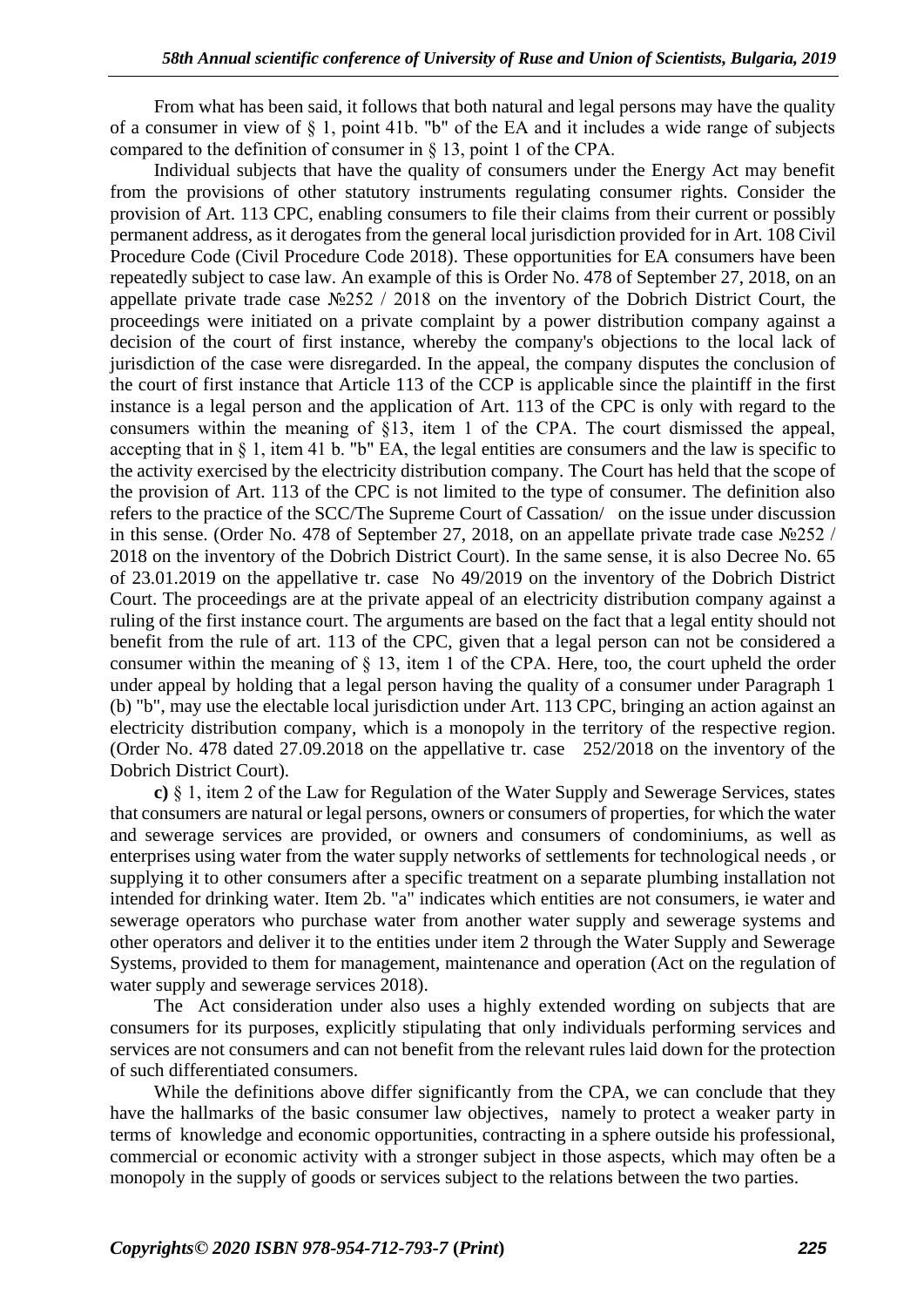We have to make a clarification, the IC /Insurance Code/ uses " consumer " in the meaning of the CPA and does not deprive them of their specific protection. For its part in §1, item 2b. "a" of the Energy Act defines the household customer as a person using the respective type of energy for own household purposes, whereby in terms of the meaning of the law and the secondary European legislation, this is a natural person, hence, here the definition is identical to the consumer under the CPA.

### **Scope of consumer definitions as related to subjects in some EU Member States**

Undoubtedly, the consumer definition takes into account entities that would benefit from consumer protection**.** There is no universal consumer definition in EU law. Depending on the relations that govern EU acts, different consumer definitions are used, whereby with some exceptions, the general rule is that a consumer is a natural person acting outside his business, commercial or pr whereby with some exceptions, the general rule is that a consumer is a natural person acting outside his business, commercial or professional activity. Legal entities remain outside the scope of consumer protection. For their part, at a national level, Member States agree to give more scope to consumer definitions in some areas of minimum harmonization with EU law. At national level, there are many specific variations on the content of the consumer definition, according to different criteria by which the legal entities are considered as consumers. (Mnko, R., 2013)

### **We will look at the definitions given in some Member States:**

**a)** The German Civil Law in § 13 states that a consumer is any natural person entering into a legal transaction the object of which is essentially neither commercial nor in connection with their freelance (Civil Law 2019).Considering the presence of the word "predominantly", we can conclude that it is possible here to extend the circle of subjects that can be consumers, which would be determined individually in each particular case.

**b)** The French Consumer Code provides that a consumer, who is any natural person acting for purposes other than his business, commercial or professional activity. For the purposes of the Code, a non-professional definition is also introduced; it is any non-professionally acting legal entity. (Consumer Code 2019)

It should be noted that the scope of the subjects to whom consumer protection is due is extremely wide, bearing in mind that stipulations of the Code provide that the provisions of a relevant chapter of the law also apply to contracts between professionals and non-professionals.

**c)** Citizens' law in the Czech Republic determines the consumer in § 433, paragraph 2 and determines what the signs are of the weaker party, namely that this is the person who interacts with an entrepreneur outside the interests of his own business (Civil Law No89 / 2012, 2018)

This wording is defined as a rebuttable presumption in the sense that the person contracting with the entrepreneur in a sphere outside his professional, economic or commercial activity is a weaker party and protection is due to him in these interactions. (Lazikova, J., Rumanovska, L ., 2016)

#### **CONCLUSION**

Since the emergence of consumer law in our familiar light in the 1960s, we have seen a tendency of expanding the circle of subjects that may have a quality of customer, there is also expanded the number of criteria that can be explored in each individual case to define a particular subject for a consumer. This process can be explained by the development of the economy and the ever-increasing factual inequality of the countries. Regulatory acts stipulating interactions in relation to the acquisition of goods or the use of services, govern which entities will have the quality of the consumer and will have the appropriate protection in relation thereto, or may restrict or not the types of entities that may be consumers. The term consumer always defines the weaker side. Its weakness is expressed in economic inequality in most cases, as well as the lack of knowledge of the resource - a good or service subject to negotiation, in view of the fact that it operates outside the limits of its professional knowledge or for purposes other than its professional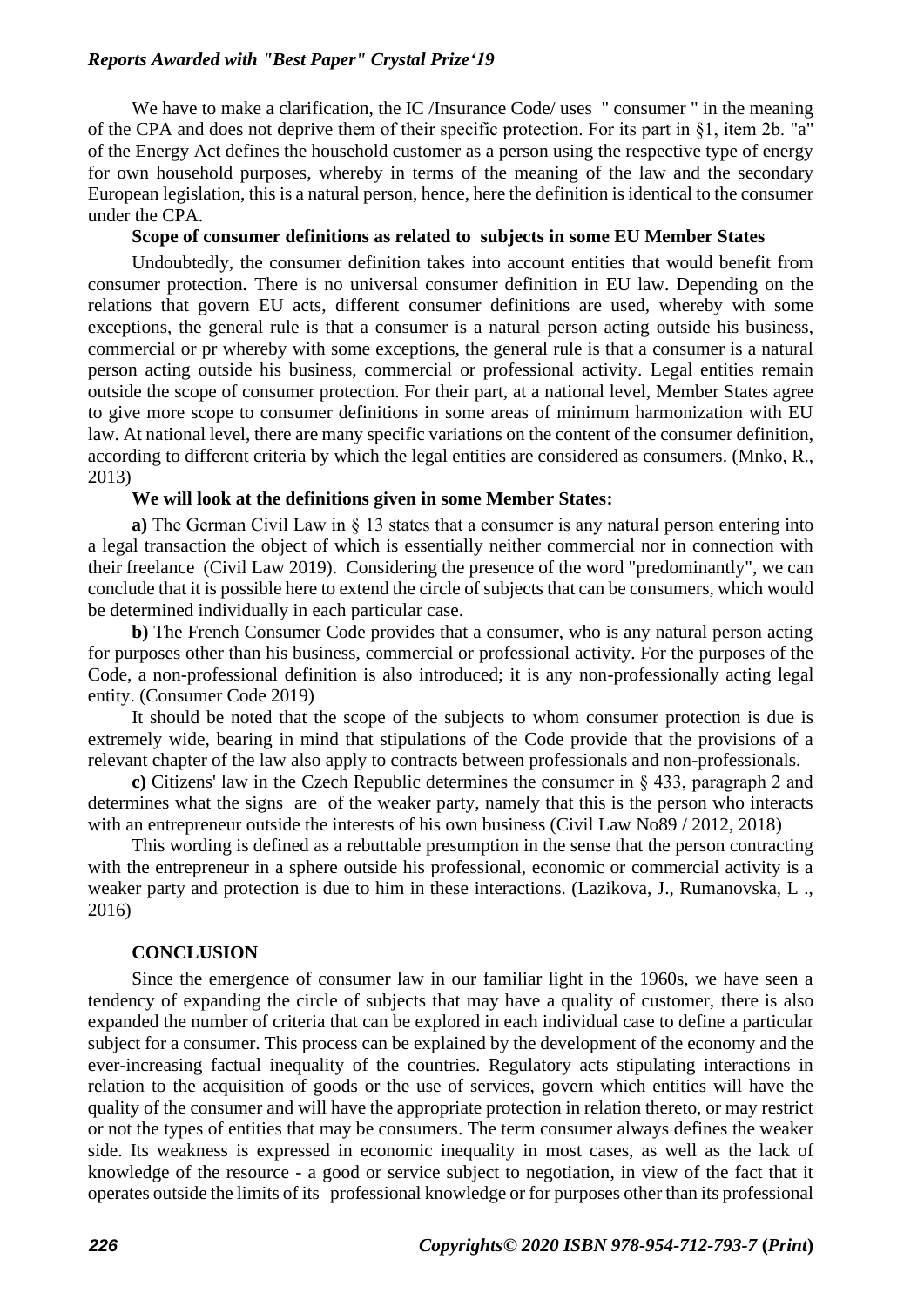background, hence, it does not take into account the type of entity, but solely of its need for protection, having regard to the actual breach of the principle of equality of the parties. With the development of the economy, new features may emerge in the future, through which the subjects will be individualized as consumers.

### **REFERENCES**

Code of civil procedure (2008). Retrieved from https://www.lex.bg/laws/ldoc/2135558368 at 30.04.2019 *( Оригинално заглавие: Граждански процесуален кодекс(2008). Последен достъп от [https://www.lex.bg/laws/ldoc/2135558368](https://www.lex.bg/laws/ldoc/2135558368%20на%2030.04.2019) на 30.04.2019)*

Civil law (1896) german. Retrieved from http://www.gesetze-im-internet.de/bgb/- BJNR001950896.html#BJNR001950896BJNG000102377 at 30.04.2019. *(Оригинално заглавие: Bürgerliches gesetzbuch(1898) германски. Последен достъп от [http://www.gesetze-im](http://www.gesetze-im-internet.de/bgb/BJNR001950896.html#BJNR001950896BJNG000102377)[internet.de/bgb/BJNR001950896.html#BJNR001950896BJNG000102377](http://www.gesetze-im-internet.de/bgb/BJNR001950896.html#BJNR001950896BJNG000102377) на 30.04.2019.*)

Consumer protection act (2006). Retrieved from <https://lex.bg/laws/ldoc/2135513678> at 30.04.2019 ( *Оригинално заглавие: Закон за защита на потребителите (2006). Последен достъп от [https://lex.bg/laws/ldoc/2135513678 на 30.04.2019](https://lex.bg/laws/ldoc/2135513678%20на%2030.04.2019)*)

Civil code - Law No. 89/2012 (2012). Retrieved from https://www.zakonyprolidi.cz/ cs/2012-89 at 25.04.2019. (*Оригинално заглавие: Zákon č.89/2012(2012). Последен достъп от [https://www.zakonyprolidi.cz/cs/2012-89 at](https://www.zakonyprolidi.cz/cs/2012-89%20at%2025.04.2019) 25.04.2019)*

Dachev, L, (2004), *Legal Discourse. Rousse: Svida* Publishing House; *(Оригинално заглавие: Дачев, Л., (2004), Юридически дискурс. Русе: Издателсво ,,Свида"*)

E-Commerce Act (2006). Retrieved from <https://lex.bg/laws/ldoc/2135530547> at 25.04.2019. ( Оригинално заглавие: Закон за електронната търговия (2006). Последен достъп от [https://lex.bg/laws/ldoc/2135530547 на 25.04.2019\)](https://lex.bg/laws/ldoc/2135530547%20на%2025.04.2019)

Consumer Code, (2019) french. Retrieved from www.cjoint.com/doc/19\_01/- IAooeGTxInh\_codedelaconsommation2019.pdf at 29.04.2019. *(Оригинално заглавие: Code de la consommation (2019) френски. Последен достъп от www.cjoint.com/doc/19\_01/- IAooeGTxInh\_codedelaconsommation2019.pdf на 29.04.2019)*

Goleminov, Ch. (2010), Fundamentals of Bulgarian Consumer Law. Varna: Publishing house VFU/Varna Free University/ "Chernorizets Hrabar"; (*Оригинално заглавие: Големинов. Ч., (2010). Основи на българското потребителско право. Варна: Издателство ВСУ ,,Черноризец Храбър''*).

Insurance code (2016). Rerieved from <https://www.lex.bg/bg/laws/ldoc/2136717797> at 30.04.2019.(*Оригинално заглавие: Кодекс за застраховането (2016). Последен достъп от [https://www.lex.bg/bg/laws/ldoc/2136717797 на 30.04.2019](https://www.lex.bg/bg/laws/ldoc/2136717797%20на%2030.04.2019)*)

Law on real estate loans gor consumers (2016). Rerieved from [https://www.lex.bg/bg/laws/ldoc/2136890030 at 30.04.2019.](https://www.lex.bg/bg/laws/ldoc/2136890030%20at%2030.04.2019) (*Оригинално заглавие: Закон за кредитите за недвижими имоти на потребители. Последен достъп от https://www.lex.bg/bg/laws/ldoc/2136890030 на 30.04.2019)*

Law of regulation water supply and swerage services (2005). Rerieved from *[https://www.lex.bg/laws/ldoc/2135499390 at 29.04.2019](https://www.lex.bg/laws/ldoc/2135499390%20at%2029.04.2019)*. (*Оригинално заглавие: Закон за регулирането на водоснабдителните и канализационните услуги (2005). Последно достъп от [https://www.lex.bg/laws/ldoc/2135499390 на 29.04.2019\)](https://www.lex.bg/laws/ldoc/2135499390%20на%2029.04.2019)* 

Lazikova, J., Rumanovska, L., (2016). *The notion of consumer in the EU law.* Slovak University of Agrikulture in Nitra.

https://www.researchgate.net/publication/312176909\_The\_Notion\_of\_Consumer\_in\_the\_E U\_Law. ( Accessed: 30.04.2019)

Mnko, R.,(2013), Library Briefing. Library of the European Parliament: The notion of 'consumer' in EU law,